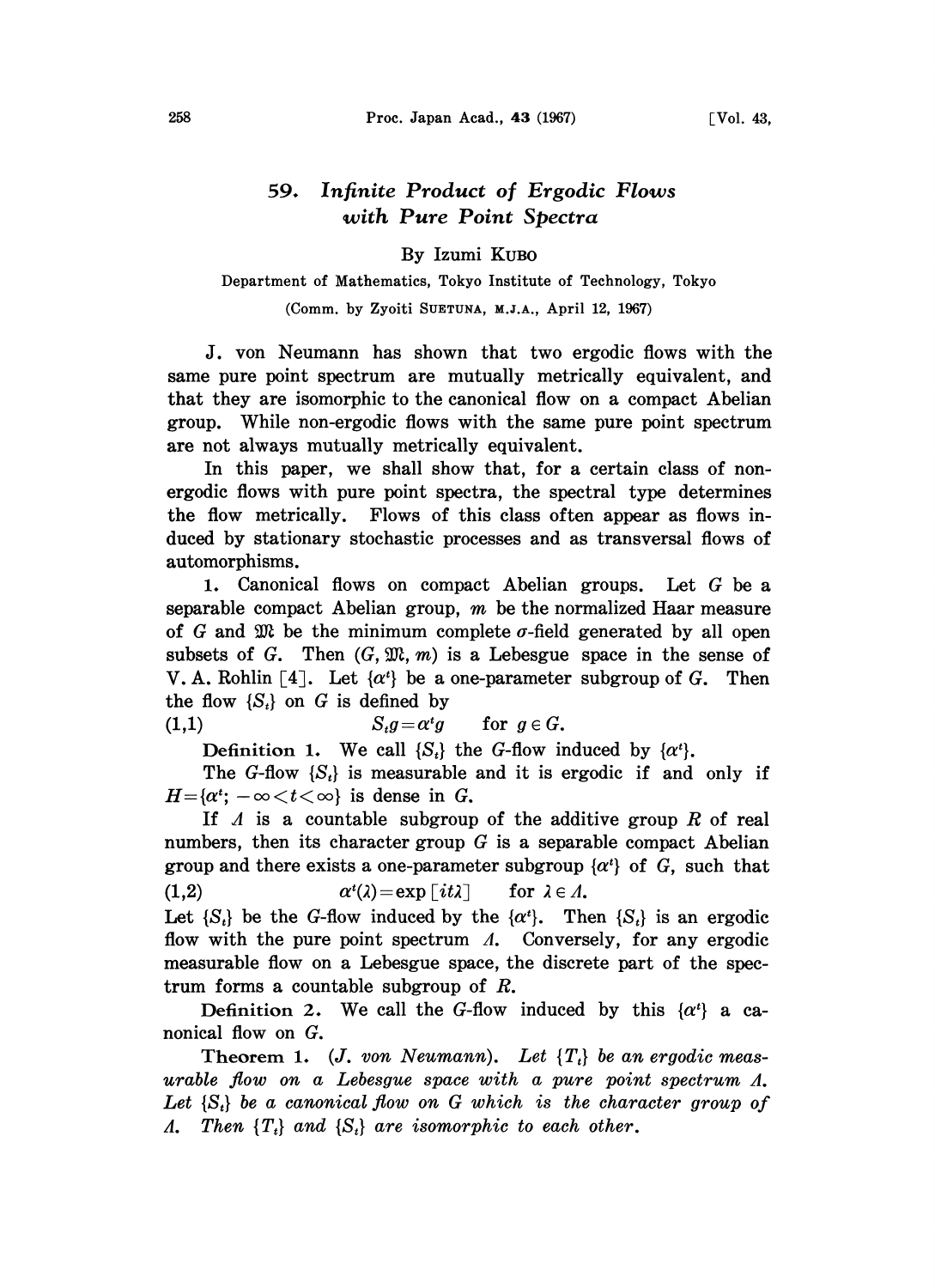2. Product of canonical flows. Let  $A_j$ ;  $j=1, 2, 3, \dots, N$  $(1 \le N \le \infty)$  be a system of countable subgroups of R, and  $G_i$  be of the character group of  $A_i$ . We denote by  $\Gamma$  the direct product of the discrete groups  $A_j$ ;  $j=1, 2, 3, \cdots, N$ , and by  $\Omega$  the direct product of the compact groups  $G_j$ ;  $j=1, 2, 3, \cdots, N$ :  $\Gamma = \{ \lambda = (\lambda_1, \lambda_2, \cdots) \}$  and  $Q = \{w = (g_1, g_2, \dots)\}.$  Then  $\Omega$  is the character group of  $\Gamma$ . Let  $\Lambda$ be the countable subgroup of R which is generated by  $A_i$ ;  $j=1, 2$ ,  $\ldots$ , N, and G be the character group of  $\Lambda$ . Let  $\theta$  be the natural homomorphism of  $\Gamma$  onto  $\Lambda$  such that<br>(2,1)  $\theta(\lambda) = \sum_i \lambda_i$  for  $\lambda =$ 

(2,1) 
$$
\theta(\lambda) = \sum_i \lambda_i \quad \text{for } \lambda = (\lambda_1, \lambda_2, \cdots).
$$

(2,1)  $\theta(\lambda) = \sum_{j} \lambda_j$  for  $\lambda = (\lambda_1, \lambda_2, \cdots)$ .<br>The kernel of  $\theta$  and the character group of it are denoted by Z and K, respectively. Then  $\Omega$ , G, and K are separable compact Abelian The kernel of  $\theta$  and the character group of it are denoted by Z and groups. Let P, m,  $m_0$ , and  $m_j$ ;  $j=1, 2, \cdots$  be normalized Haar measures of  $Q, G, K$ , and  $G_i$ ;  $j=1, 2, \cdots$ , respectively. The measure P turns out to be the direct product of the  $m_i$ . Let  $\{\alpha_i^i\}$  be the oneparameter subgroup of  $G_j$  determined by<br>(2,2)  $\alpha_j^*(\lambda_i) = \exp[i\Omega_i]$  for  $\lambda_i \in \Lambda_i$ ,

 $\alpha_i^t(\lambda_i) = \exp[i t \lambda_i]$ 

and  $\{T_t\}$  be the G-flow determined by

(2,3)  $T_t w = \alpha^t w = (\alpha_1^t g_1, \alpha_2^t g_2, \cdots)$  for  $w \in \Omega$ .

Under these notations, we state our theorems.

Theorem 2. The flow  $\{T_t\}$  defined by (2,3) has the following properties,

1)  $\{T_t\}$  has the pure point spectrum  $\Lambda$ ,

2) if  $Z = \{0\}$ , then  $\{T_i\}$  is ergodic,

3) if  $Z\neq\{0\}$ , then  $\{T_i\}$  is not ergodic and each point  $\lambda \in A$  has infinite multiplicity.

**Proof.** Since  $\{g_i(\lambda_j) = \lambda_i(g_j); \lambda_j \in A_j\}$  is a complete orthonormal system of  $L^2(G_j, m_j)$ ,  $\{f_\lambda(w)=g_1(\lambda_1)g_\lambda(\lambda_2) \cdots g_n(\lambda_n); \lambda=(\lambda_1, \cdots, \lambda_n, 0, 0, \lambda_1)\}$  $\cdots$ )  $\in \Gamma$  forms a complete orthonormal system of  $L^2(\Omega, P)$ . We also have

(2,3) 
$$
f_{\lambda}(T_{i}w) = (\alpha_{1}^{i}g_{1})(\lambda_{1}) \cdots (\alpha_{n}^{i}g_{n})(\lambda_{n})
$$

$$
= \exp\left[i t \theta(\lambda)\right] f_{\lambda}(w).
$$

Hence 1) is proved. Noting that any non-trivial subgroup of  $Z$  is a infinite group, 2) and 3) are easily derived from  $(2,3)$ .

Lemma 1. Let  $(\Omega, \mathcal{B}, P)$  be a Lebesgue space and  $\{T_t\}$  be a measurable flow on it. Let  $\zeta$  be the measurable partition of  $\Omega$  into the ergodic parts for  $\{T_i\}$ . Suppose that there exist two orthonormal systems of  $L^2(\Omega, P)$ ,  $\{f_\lambda : \lambda \in \Lambda\}$  and  $\{\psi_n\}$  such that

i)  $\Lambda$  is a countable subgroup of  $R$ ,

ii) there exists a system of  $\mathcal{B}(\zeta)$ -measurable functions {h( $\lambda$ ,  $\mu$ );  $\lambda, \mu \in \Lambda$  satisfying

$$
(2,4) \t\t f_{\lambda} \cdot f_{\mu} = h(\lambda, \mu) f_{\lambda+\mu},
$$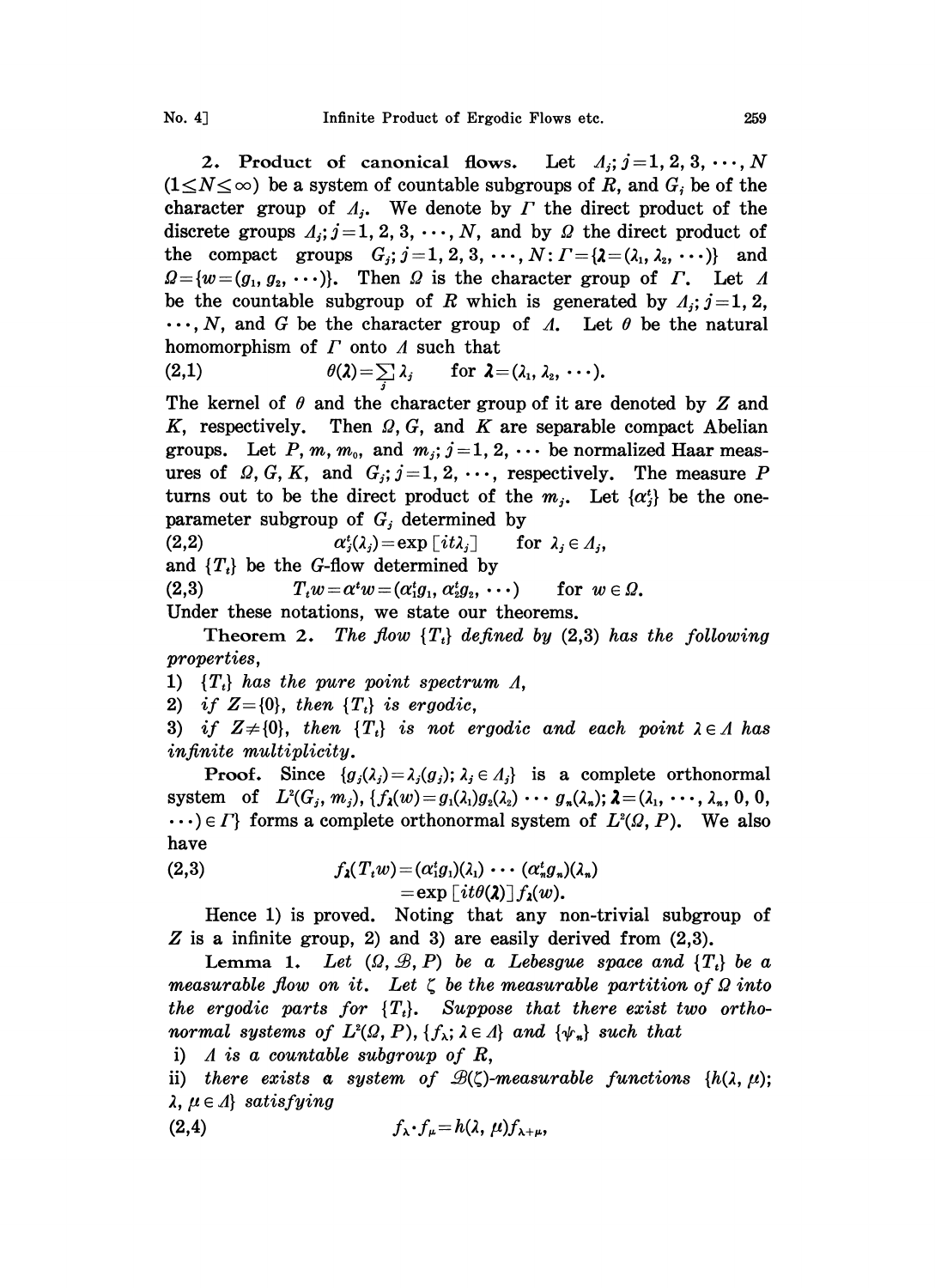iii)  $f_{\lambda}(T_{t}w) = \exp\left[i t \lambda\right] f_{\lambda}(w), |f_{\lambda}(w)| = 1,$ 

iv)  $\psi_n(T_i w) = \psi_n(w), |\psi_n| \equiv 1,$ 

v)  $\{\psi_n\}$  is a complete orthonormal system of  $L^2(\Omega, \mathcal{B}(\zeta), P_\zeta)$ ,

vi)  $\{f_{\lambda}\psi_n; \lambda \in \Lambda, n\}$  is a complete orthonormal system of  $L^2(\Omega, \mathcal{B}, P)$ .

Then there exists a system of  $\mathcal{B}(\zeta)$ -measurable functions  $\{\gamma(\lambda)\}\$  $\lambda \in \Lambda$  such that  $\{\varphi_{\lambda} = \gamma(\lambda)f_{\lambda}; \lambda \in \Lambda\}$  and  $\{\psi_n\}$  satisfy the conditions iii) $\sim$ vi) and that

ii)'  $\varphi_{\lambda} \cdot \varphi_{\mu} = \varphi_{\lambda + \mu}$ .

Lemma 2. Assume the same conditions as in Lemma 1, and let  $\xi$  be the partion induced by  $\{\varphi_{\lambda}; \lambda \in \Lambda\}$ . Then  $\zeta$  and  $\xi$  are  $\{T_{t}\}$ invariant and they are mutually independent.

Lemma 3. Under the same conditions as in Lemma 2,  $\{T_t\}$ is isomorphic to the product flow of the factor flows  $\{T_i^{\epsilon}\}\$  and  $\{T_i^{\epsilon}\}\$ .

Lemma 4. Under the same conditions as in Lemma 2,  $\{T_i^{\epsilon}\}\$ is isomorphic to the canonical flow  $\{S_n\}$  on G which is the character group of A, and  $\{T_i^{\xi}\}\$ is the identity flow (i.e.  $T_t$  is the identity of  $\Omega_{\kappa}$  for every t).

By virtue of Lemma  $1 \sim 4$ , we have the following theorem.

Theorem 3. Under the same conditions as in Theoaem 2,  ${T<sub>t</sub>}$  is isomorphic to the flow which is the direct product of the canonical flow  $\{S_t\}$  on G and the identity flow on K.

Corollary 1. Countable direct product of ergodic flows with pure point spectra is either ergodic or isomorphic to the direct product of an ergodic flow and an identity flow on a Lebesgue space without atoms. The metrical type of this product flow is determined by its spectral type.

Corollary 2. Let  $\{T_i\}$  be a flow on a N-dimensional torus  $T^N(1 \le N \le \infty)$  such that<br>(2,5)  $T_t w = (x_1 + \lambda_1 t, x_2)$ 

 $T_t w = (x_1 + \lambda_1 t, x_2 + \lambda_2 t, \cdots)$  for  $w = (x_1, x_2, \cdots) \in T^N$ , and let A be the additive group generated by  $\Gamma = \{\lambda_n\}$ . Then

1) if the elements of  $\Gamma$  are linearly independent,  $\{T_t\}$  is an ergodic flow with the pure point spectrum  $\Lambda$ ,

2) if the elements of  $\Gamma$  are linearly dependent,  $\{T_t\}$  is a nonergodic flow with the pure point spectrum  $\Lambda$ , and each point  $\lambda \in \Lambda$ has infinite multiplicity. The flow  $\{T_i\}$  is isomorphic to the product of the canonical flow on G which is the character group of  $\Lambda$  and the identity flow on a Lebesgue space without atoms.

Theorem 4. Two flows which are induced by multi-dimensional Gaussian stationary processes with pure point spectra are<br>mutually metrically equivalent if and only if they have the same spectral type.

3. Product of automorphisms. We have similar results in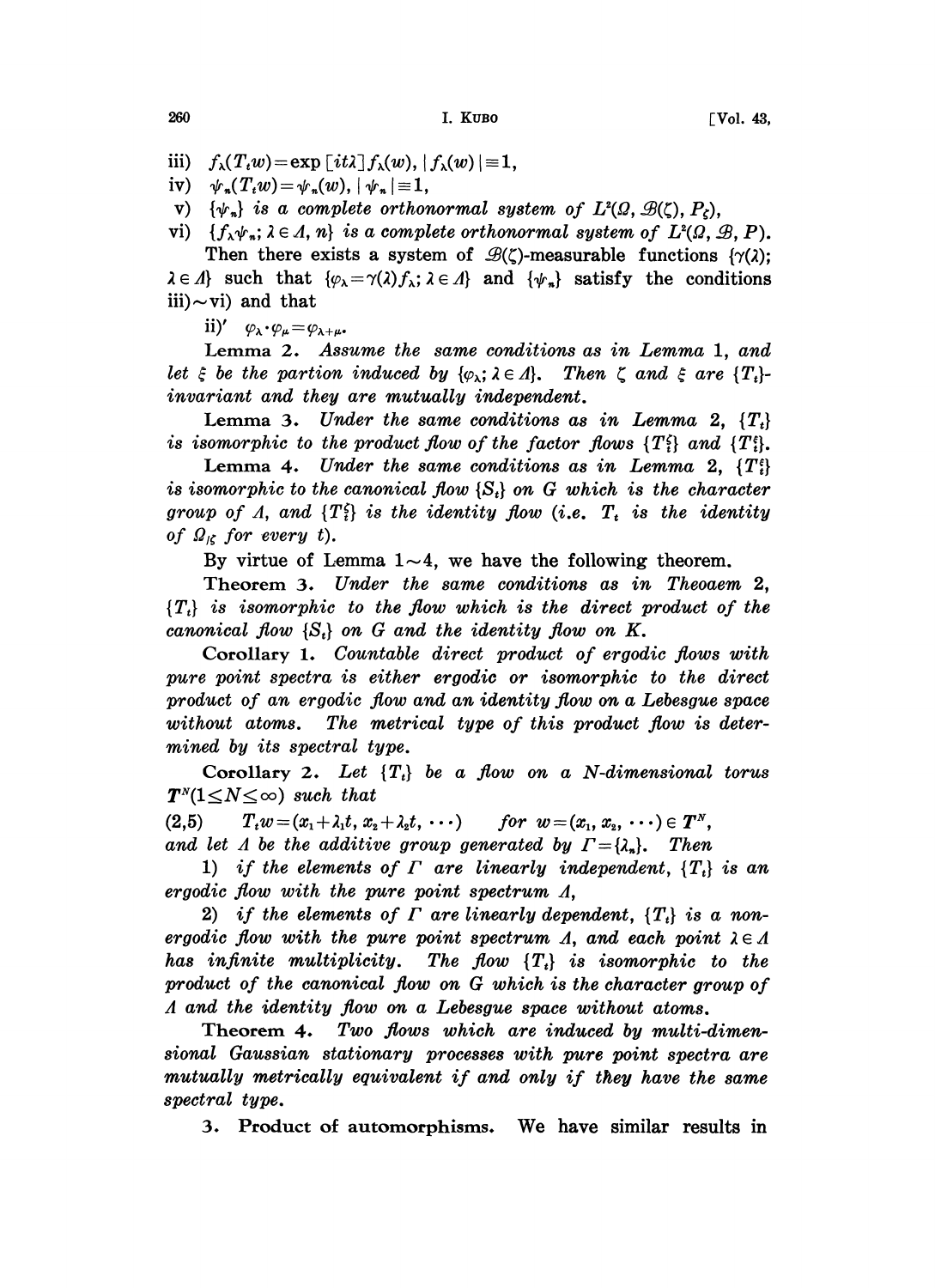the cases of automorphisms as in the cases of flows.

Let  $\Lambda$  be a countable subgroup of one-dimensional torus  $T^1$  and let G be the character group of  $\Lambda$ . Then there exists an element  $\alpha$  of G such that

(3,1)  $\alpha(\lambda) = \exp[i\lambda]$  for  $\lambda \in \Lambda$ .

Now, let  $T$  be an automorphism of  $G$  such that

(3,2)  $Tg = \alpha g$  for  $g \in G$ .

Then  $T$  is an ergodic automorphism with the pure point spectrum  $\Lambda$ . Conversely, an ergodic automorphism of a Lebesgue space with the pure point spectrum  $\Lambda$  is isomorphic to the automorphism of the type (3,2).

Let  $A_i$ ;  $j=1, 2, 3, \cdots$  be a system of countable subgroup of  $T^1$ , and  $G_j$  be the character group of  $A_j$  and  $\alpha_j$  be the element of  $G_j$ satisfying (3,2). Let  $\Gamma$  be the direct product of the  $\Lambda_i$  and  $\Omega$  be the direct product of the  $G_j$ . Let  $\Lambda$  be the countable subgroup of  $T^1$  generated by the  $A_j$  and  $\theta$  be the natural homomorphism of  $\Gamma$ onto A such that

(3,3) 
$$
\theta(\lambda) = \sum_i \lambda_i \qquad \lambda = (\lambda_1, \lambda_2, \cdots) \in \Gamma
$$

and let Z be the kernel of  $\theta$  and K be the character group of Z. Then an automorphism  $T$  of  $\Omega$  is defined by

(3,4)  $Tw = (\alpha_1 g_1, \alpha_2 g_2, \cdots)$  for  $w = (g_1, g_2, \cdots) \in \Omega$ .

Theorem 5. The automorphism  $T$  defined by  $(3,4)$  has following properties,

1) T has the pure point spectrum A,

2) if  $Z = \{0\}$ , then T is ergodic,

3) if  $Z\neq\{0\}$ , then T is not ergodic and has uniform multiplicity <sup>k</sup> which is the cardinal number of Z. The automorphism T is isomorphic to the product of the identity of K and the automorphism of G which is defined by (3,2).

Two automorphisms of this type are mutually metrically equivalent if and only if they have the same spectral type.

Remark. If Z is a finite set with cardinal number  $k$  then K has k atoms with measure  $1/k$ . If Z is an infinite set, K is a Lebesgue space without atoms.

Corollary 1. Let T be an automorphism of  $T^N$  such that (3,5)  $Tw = (x_1 + \lambda_1, x_2 + \lambda_2, \cdots)$  for  $w \in T^N$ 

and let A be the subgroup of  $T^1$  generated by  $\Gamma = {\lambda_n}$ . Then

1) if the elements of  $\Gamma$  are linearly independent,  $T$  is an ergodic automorphism with the pure point spectrum  $\Lambda$ ,

2) if the elements of  $\Gamma$  are linearly dependent,  $T$  is non-ergodic automorphism with the pure point spectrum  $\Lambda$ , and each point  $\lambda \in \Lambda$ has infinite multiplicity. The automorphism  $T$  is isomorphic to the